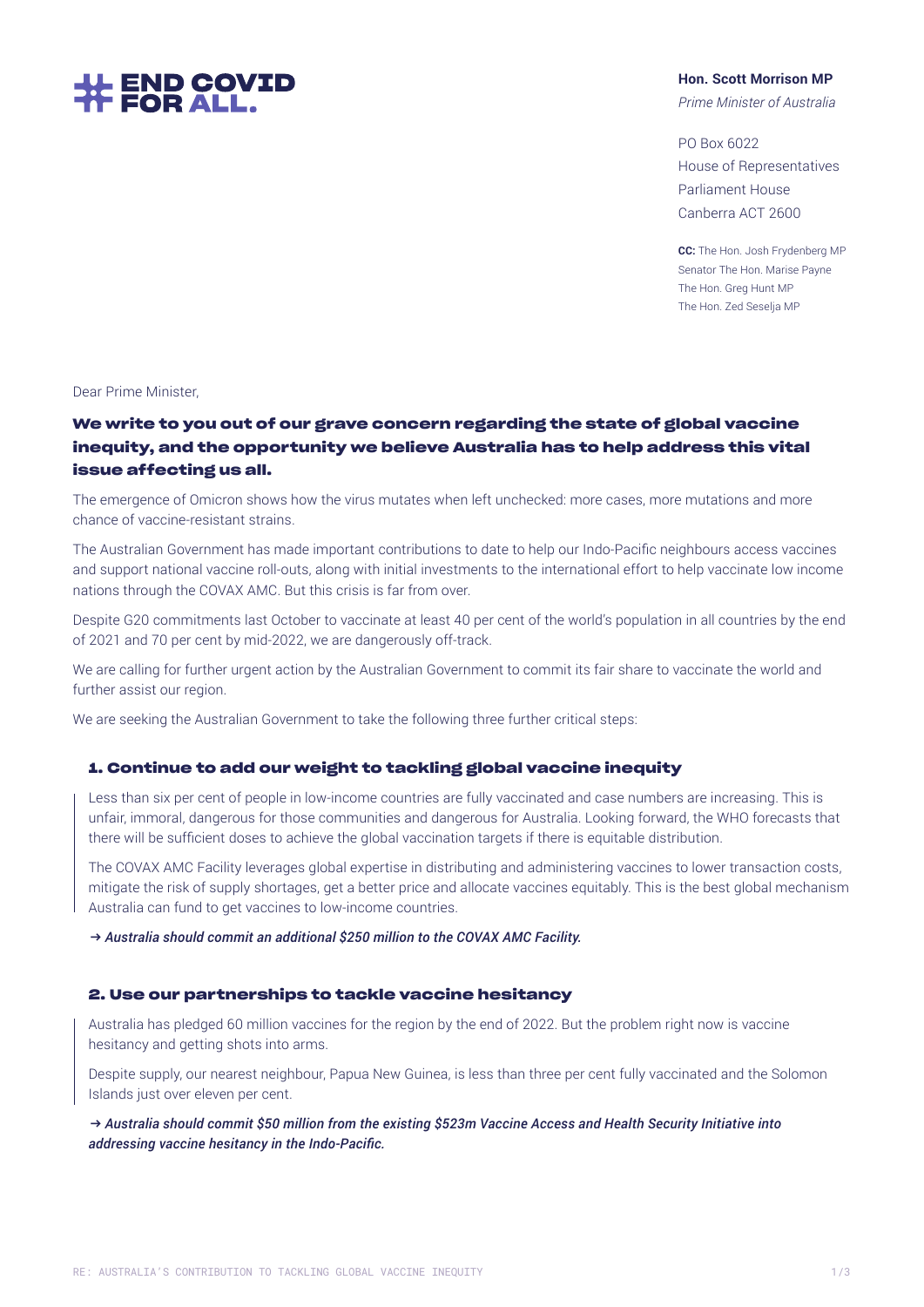

## **3. Reduce the chance of future outbreaks, variants and pandemics**

The Coalition for Epidemic Preparedness Innovations (CEPI) has developed a plan to accelerate the end of COVID-19 while protecting the world from future pandemics, building on what we've learned in the past 18 months.

Its ambitious programs include: reducing the vaccine development timeline to a 100-day moonshot; developing a library of prototype vaccines; developing vaccines against known threats; and supporting enhancing vaccine manufacturing capacity.

**→** *Australia should commit \$100 million to the CEPI replenishment.* 

## **We believe these investments are essential to combatting COVID-19.**

The undersigned signatories represent a cross-section of leading voices in public health, international development, medicine and business who stand ready to support these measures.

 $OCQ2$ 

#### **Professor Brendan Crabb AC PhD FAA FAHMS FASM**

*Director and CEO, Burnet Institute Chair, Australian Global Health Alliance Chair, Pacific Friends of Global Health*



#### **Nobel Laureate Professor Peter C. Doherty AC FAA FRS**

*Department of Microbiology & Immunology, University of Melbourne at the Doherty Institute*



**Rev Tim Costello AO**

*Executive Director, Micah Australia Chair, Community Council of Australia*

#### **Jane Halton AO PSM FAICD FIPPA**

*Chair, Coalition for Epidemic Preparedness Innovations (CEPI)*

*Co-chair of the COVAX Coordination Meeting*

*Honorary Professor, School of Health and Medicine, Australian National University*



**Dr Karen Price** *President, Royal Australian College of General Practitioners (RACGP)* **Annie Butler**

#### **Professor Fiona Stanley AC FAA FASSA FAHMS**

*Patron, Telethon Kids Institute*

*Distinguished Research Professor, University of Western Australia*

*MSc, MBBS MD, FFPHM, FAFPHM, FRACP, FRANZCOG, Hon DSc,*

*Hon DUniv, Hon MD, Hon FRACGP, Hon FRCPCH, Hon MD, Hon DSc, Hon LLD (honoris causa)*

**Marc Purcell**

*CEO, Australian Council for International Development* 

forathan Compt

#### **Professor Jonathan Carapetis AM FRACP FAFPHM PhD FAHMS**

*Executive Director, Telethon Kids Institute*

*Professor, University of Western Australia*

*Consultant Physician, Perth Children's Hospital*

*Board Member (Past President), Association of Australian Medical Research Institutes*

Jef hund

**Jennifer A. Westacott AO** *CEO, Business Council of Australia*

*Federal Secretary, Australian Nursing & Midwifery Federation (ANMF)*



#### **Professor Sharon Lewin AO FRACP PhD FAAHMS**

*Director, The Peter Doherty Institute for Infection and Immunity, The University of Melbourne and Royal Melbourne Hospital*

*Professor of Infectious Diseases, Melbourne Medical School and Head, Department of Infectious Diseases, The University of Melbourne* 

*Consultant Physician, Victoria Infectious Diseases Service, Royal Melbourne Hospital, Melbourne*

*Consultant Physician and Adjunct Professor, Department of Infectious Diseases, Alfred Hospital and Monash University, Melbourne*

.Ver

#### **Professor Anthony Kelleher PhD MBBS FRACP FRCPA FAAHMS**

*Director and Professor of Medicine, Kirby Institute, UNSW Sydney* 

*Head, Infection, Immunity and Inflammation theme, Faculty Medicine and Health, UNSW Sydney*

*Principal, Triple I, Clinical Academic Group, Maridulu Budyari Gamal, SPHERE, Academic Health Research Translational Centre*

*Clinical Immunologist and Immunopathologist, St Vincent's Hospital, Sydney.*

Loe de

**Dr Cassandra Goldie** *CEO, Australian Council of Social Service (ACOSS)*